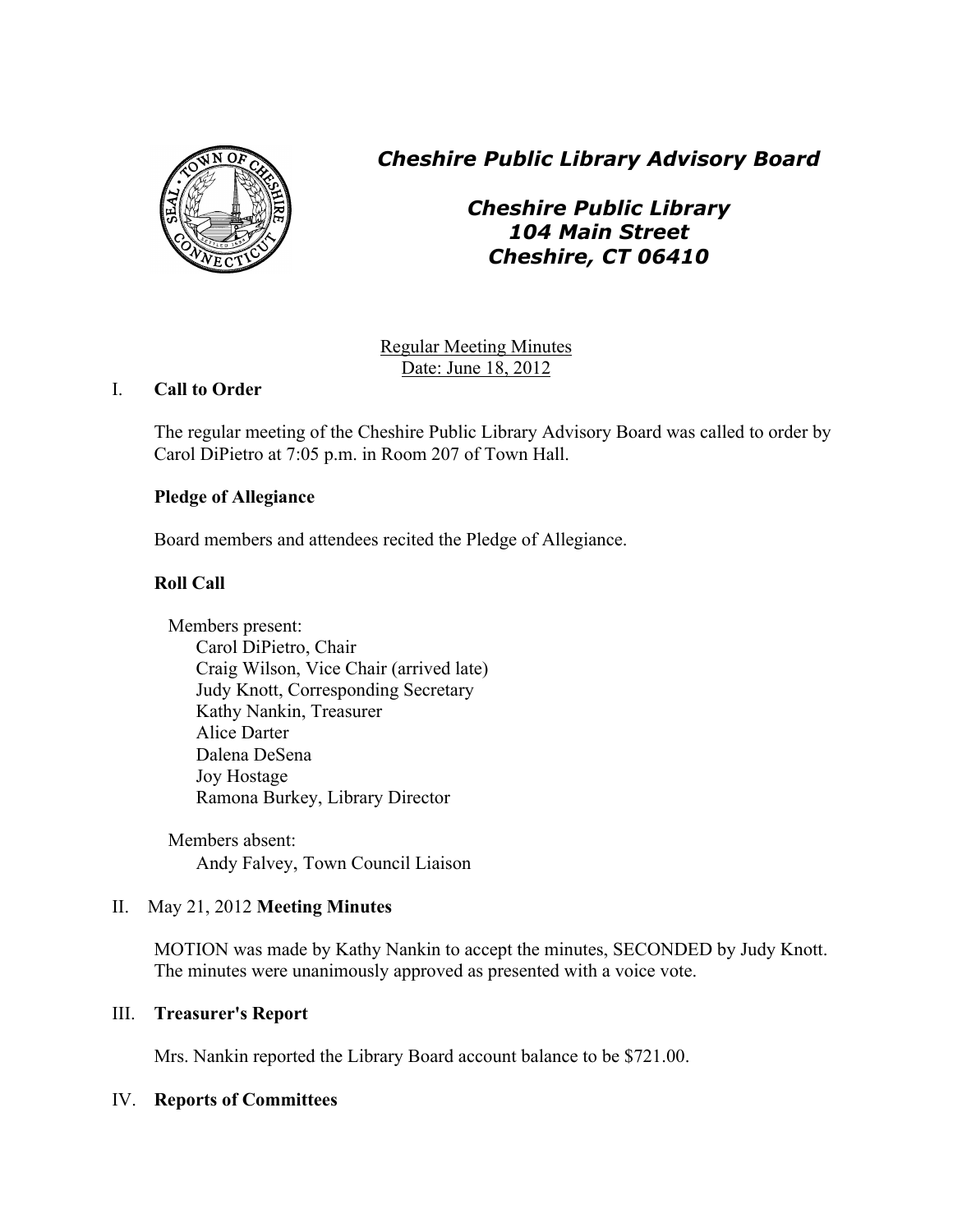1. School-Library Partnership

Mrs. DiPietro read the following report from Sue Hartley:

- Ms. Hartley thanks the Board for their continued support and interest in Children's Services.
- They have been busy with collection management tasks. They have done a lot of weeding in the Children's and Young Adult (Teen) department. They have also tagged many books for the RFID project. They are currently shifting various sections of the collection.
- They have added Guided Reading books to the easy reader section. These books follow the school curriculum and are especially helpful for the kindergarten population.
- They have many summer programs for children of all ages this summer. A handout was distributed to Board members and attached to the minutes.
- 2. Funding Resources (Mr. Wilson)

No report.

3. Strategic Plan: (Mr. Wilson)

No report.

# V. **Communications**

Mrs. DiPietro received numerous library-related e-mails.

# VI. **Report of the Chair –** Carol DiPietro

Mrs. DiPietro shared two articles from the Waterbury *Republican-American* about the \$1.08 million gift from Lu Burke to the Southbury Public Library. In a 6/10/12 article by Chris Garner entitled "Library supporters seek compromise on gift fund", control of the Library Gift Fund (now over \$1.8 million with this gift) is in question. The Town of Southbury believes that the Library Gift Fund should be managed by the Town's fiscal office, not by the Library Board of Directors. Town auditors said the gift fund should be turned over to the Town per state statute. The Southbury Library Board is worried that Town of Southbury leaders could use the Library Gift Fund to replace tax support for the library. The other article, "Library's defense fund finds itself among Friends," reports that a Library Defense Committee has been formed to raise defense funds to help fight the Town.

 Mrs. Burkey stated that if the library is a municipal library, the board is typically municipally appointed. A municipal library board could not hold/control separate funds; those funds would go to the town general fund. In light of these concerns in Southbury,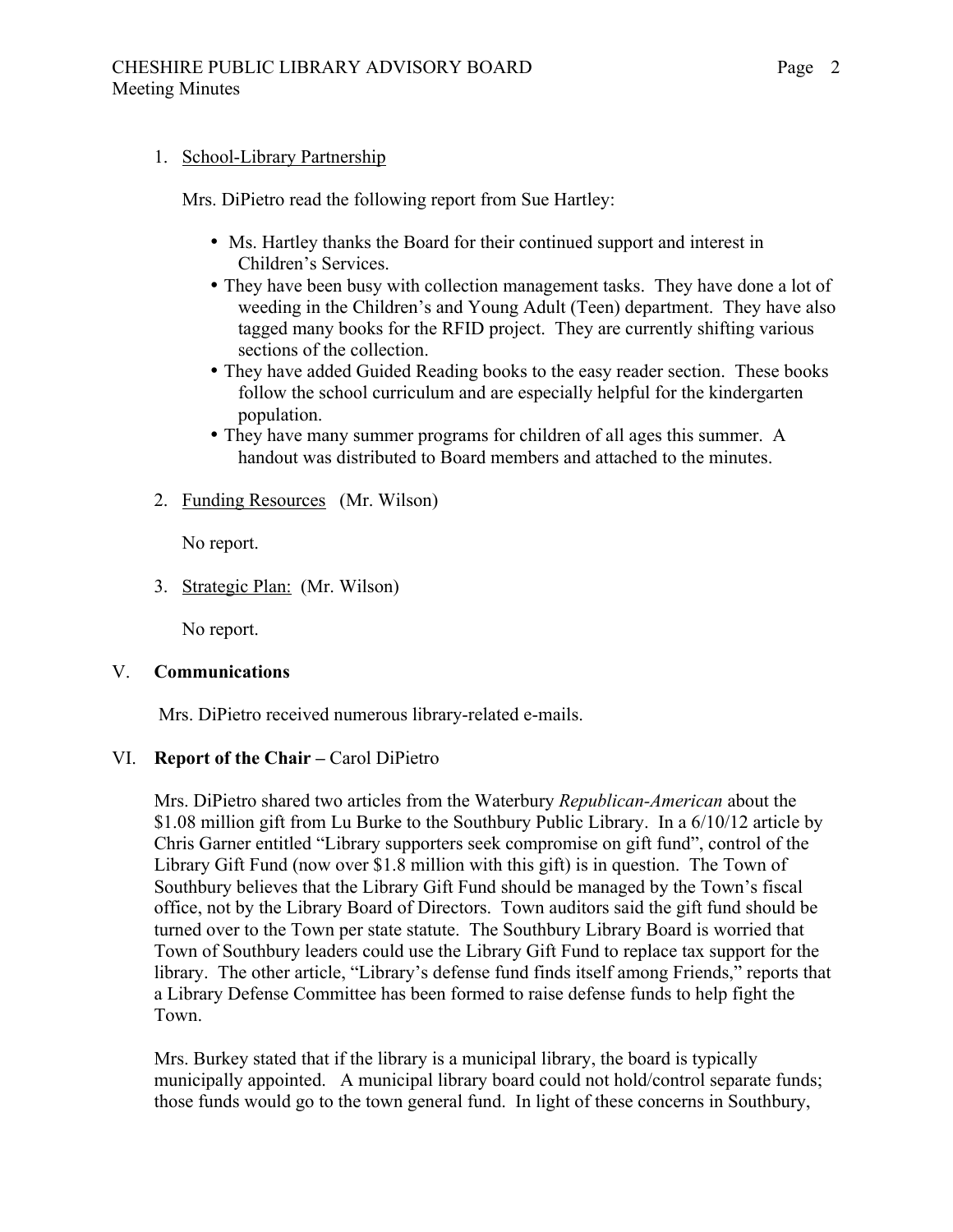Mrs. Burkey took the articles and will request for a clear opinion from the Cheshire's Town Attorney.

 Mrs. DiPietro expressed her concern how this could impact our Board when/if we start fundraising for the Library. A discussion was held among Board members. Mrs. Nankin offered to research state statutes.

### VII. **Report of the Library Director –** Ramona Burkey

See attached report.

Technology

The fiber optic line to the library will be connected on Wednesday 6/20.

#### Programs and Services

Programs have been very limited due to construction. Summer reading program registration begins on Monday, June 25 (the day we anticipate reopening after construction). We will resume regular library programming on July 5.

The library will be closed on Wednesday, July 4 for Independence Day.

### Personnel

All thirty-three (33) employees' 2011-2012 performance evaluations have been completed and sent to Town Hall.

#### Budget

The Town Council approved an additional \$35,000 capital appropriation for first-floor carpet replacement at their June 12, 2012 meeting.

# Buildings and Grounds

Construction should be finished late this week, and we will reopen on Monday, June 25, barring any unforeseen circumstances. We will continue with finishing details throughout the summer. Much furniture is still on order and will also arrive later this summer. Mrs. Burkey shared photos of the construction, and encouraged Board members to visit when the Library re-opens.

#### Policies and Planning

The Strategic Planning Committee has not met since before the May Library Board meeting, due to construction. The Town Council Chairman has referred the topic of Library Board members' participation in fundraising activities to the Budget Committee. The Town Attorney found no conflicts or prohibitions against fundraising by Library Board members, but he suggests the formation of a Fundraising Committee consisting of Library Board members, Friends, and other interested parties in the future, if fundraising activities (appeals, planned giving, events, and the like) are warranted.

Other/Meetings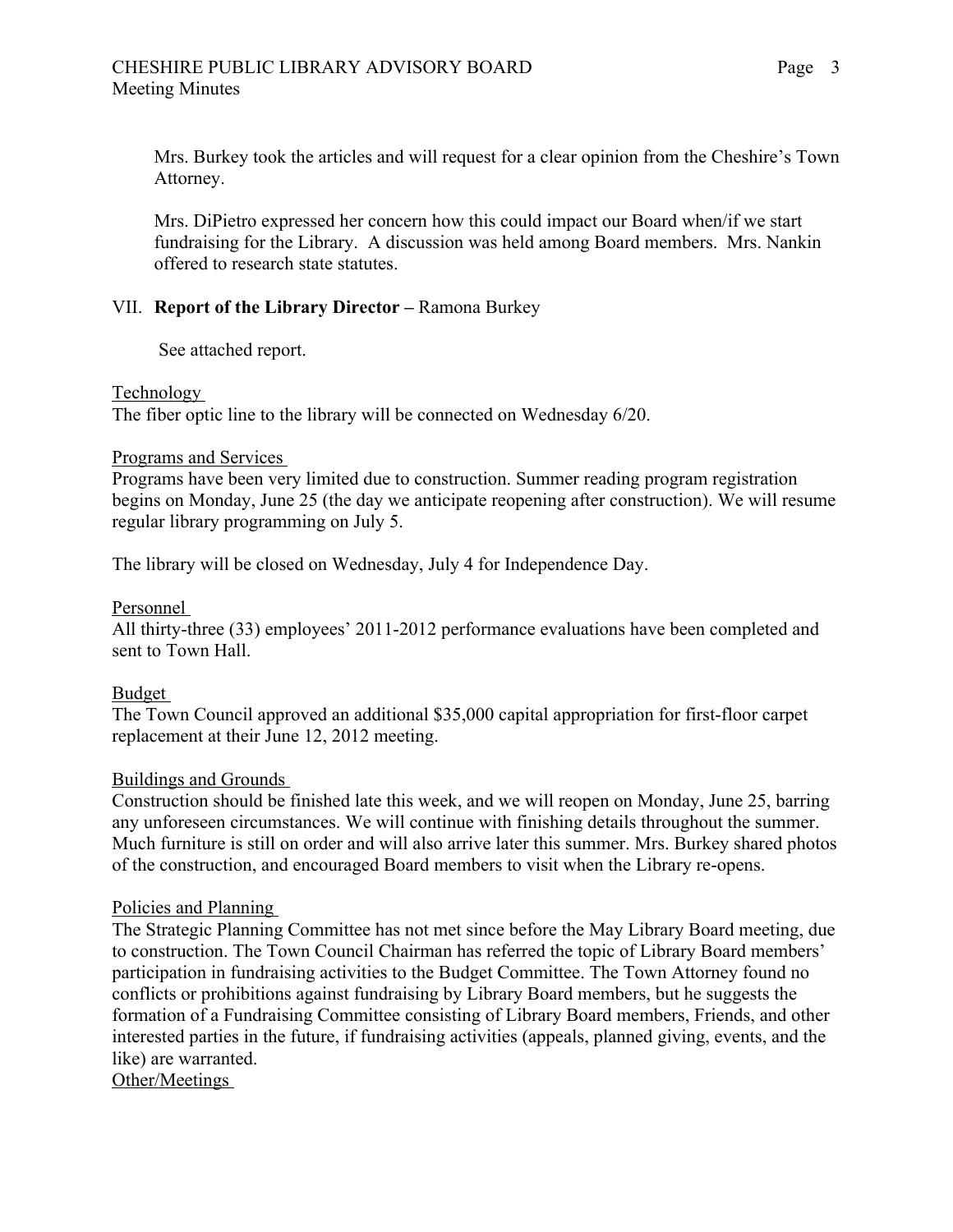I attended many construction meetings; a monthly meeting with the Town Manager; several Library Managers meetings; a bargaining unit negotiations session; two Library Connection, Inc. (LCI) budget meetings; and a meeting with town and library I.T. staff to discuss computer purchases and network configuration.

### IX. **Unfinished Business**

Mrs. DiPietro distributed an updated Board Member listing prepared by the Recording Clerk. A copy of that listing is attached to the minutes.

Mrs. Hostage was approached by a library patron at a Town meeting. He wanted the library to be open on Saturdays during the summer months. A discussion was held by Board members; this issue involves both budgetary and bargaining unit staff scheduling issues.

#### X. **New Business**

Mrs. DiPietro distributed a draft of the Library Board meeting dates for 2013: Jan. 28, Feb. 25, Mar. 18, Apr. 22, May 20, June 17, July and August if needed, Sept. 16, Oct. 21, Nov. 18, and Dec. 16. The 2013 schedule will be voted on at the next meeting.

 Mrs. Hostage asked if we needed to meet during July or August of this year. Mrs. Burkey responded that the Board is working on the Strategic Plan. Mrs. DiPietro and Mrs. Burkey both felt the Board could communicate and provide feedback electronically over the summer.

 Having prepared on mission statements in the past, Mrs. Darter felt it was more effective to meet in person when developing the mission statement. Mrs. DiPietro instructed the Board to look at mission statements which can be shared at the next meeting. Board members discussed that the mission statement needs to be short, clear, concise, succinct, and memorable.

 Mrs. DiPietro said she would call a meeting during the summer if needed, and if not, the Strategic Planning committee will meet at  $6:00$  pm prior to the September  $24<sup>th</sup>$  meeting.

Mrs. DiPietro wished Board members a good, safe and fun summer.

#### X. **Adjournment**

 MOTION to adjourn was made by Craig Wilson and SECONDED by Kathy Nankin. The meeting was adjourned at 7:35 p.m.